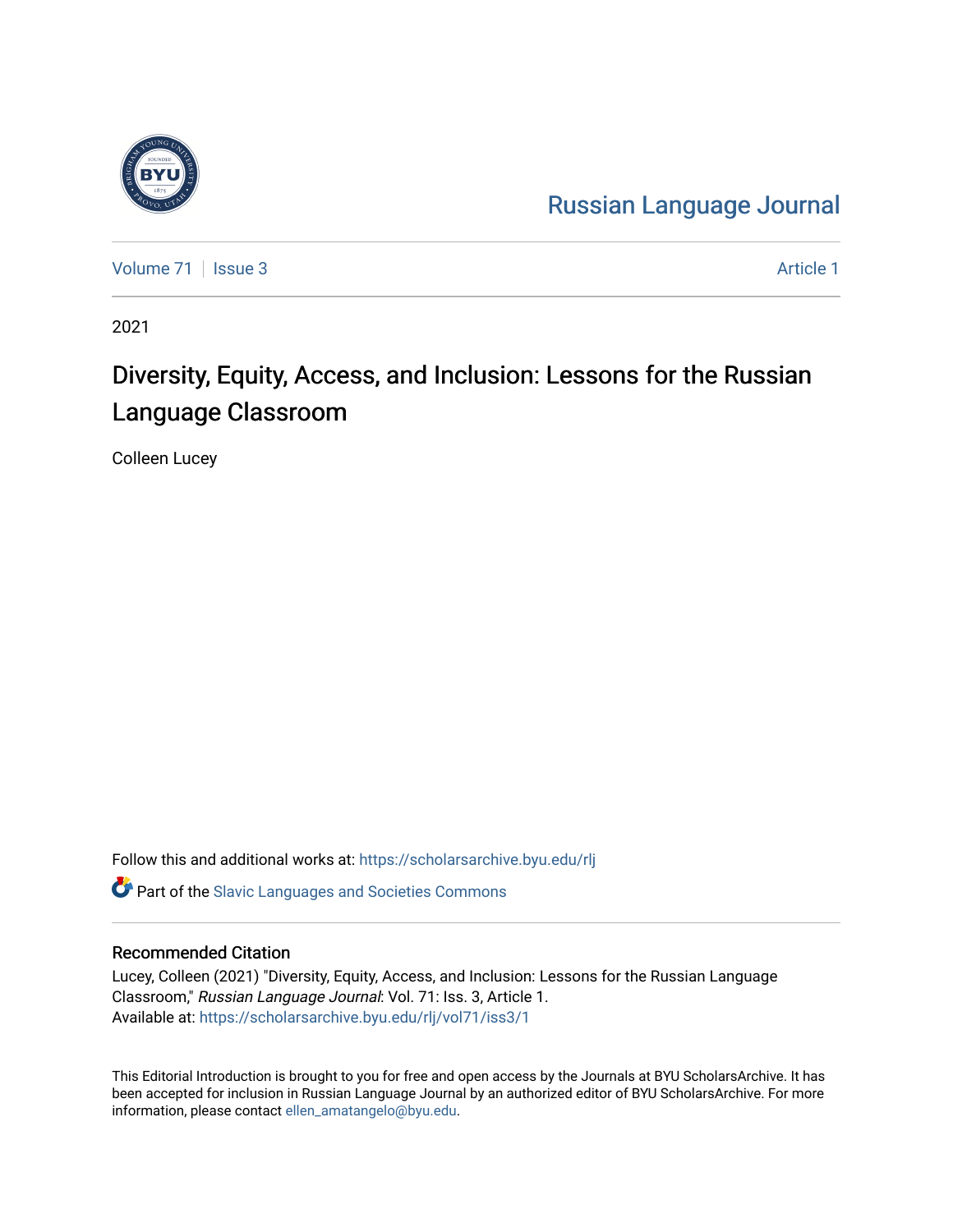#### **Introduction**

## **Diversity, Equity, Access, and Inclusion: Lessons for the Russian Language Classroom**

The current special issue tackles some of the most difficult pedagogical questions facing Russian language instructors today. As the articles illustrate, there is a growing awareness of the possibilities of critical pedagogy to dismantle existing hierarchies and to create inclusive spaces for learners. The authors included in this special issue provide us with what the field has long needed yet direly lacked: scholarship that offers both theoretical and practical guidance to integrate diversity, equity, access, and inclusion (DEAI) in curricula and study abroad programming. A number of the authors turn, rightfully so, to existing research by foreign-language specialists who have published on the barriers facing students from underprivileged and underserved communities (Reagan and Osborn 2021; Osborn 2006; Tochon 2019). While the field of Russian language studies is relatively new to this discussion, the current issue demonstrates an eager desire to change longstanding practices that have disadvantaged students from diverse backgrounds. The relative lack of Russian language materials centering social and racial justice reminds us of the lasting, troubling legacy of structural racism that informs the missions of educational institutions and that has driven knowledge production in the academy, including in Russian language pedagogy. Confronting these biases requires acknowledging and rectifying what is, in the assessment of Sunnie Rucker-Chang and Chelsi West Ohueri, "the epistemology of ignorance and white innocence" that has allowed scholars in Slavic Studies to locate "race and racism outside our region" (Rucker-Chang and West Ohueri 2021, 218–19).

Thankfully, those in the field have begun to see what must change for our classrooms, our programs, our study abroad offerings, and our teaching materials to be antiracist and truly inclusive. The articles in this special issue bring forth thought-provoking research for educators both in the US and abroad who hope to transform teaching and learning practices. The pieces were conceptualized, drafted,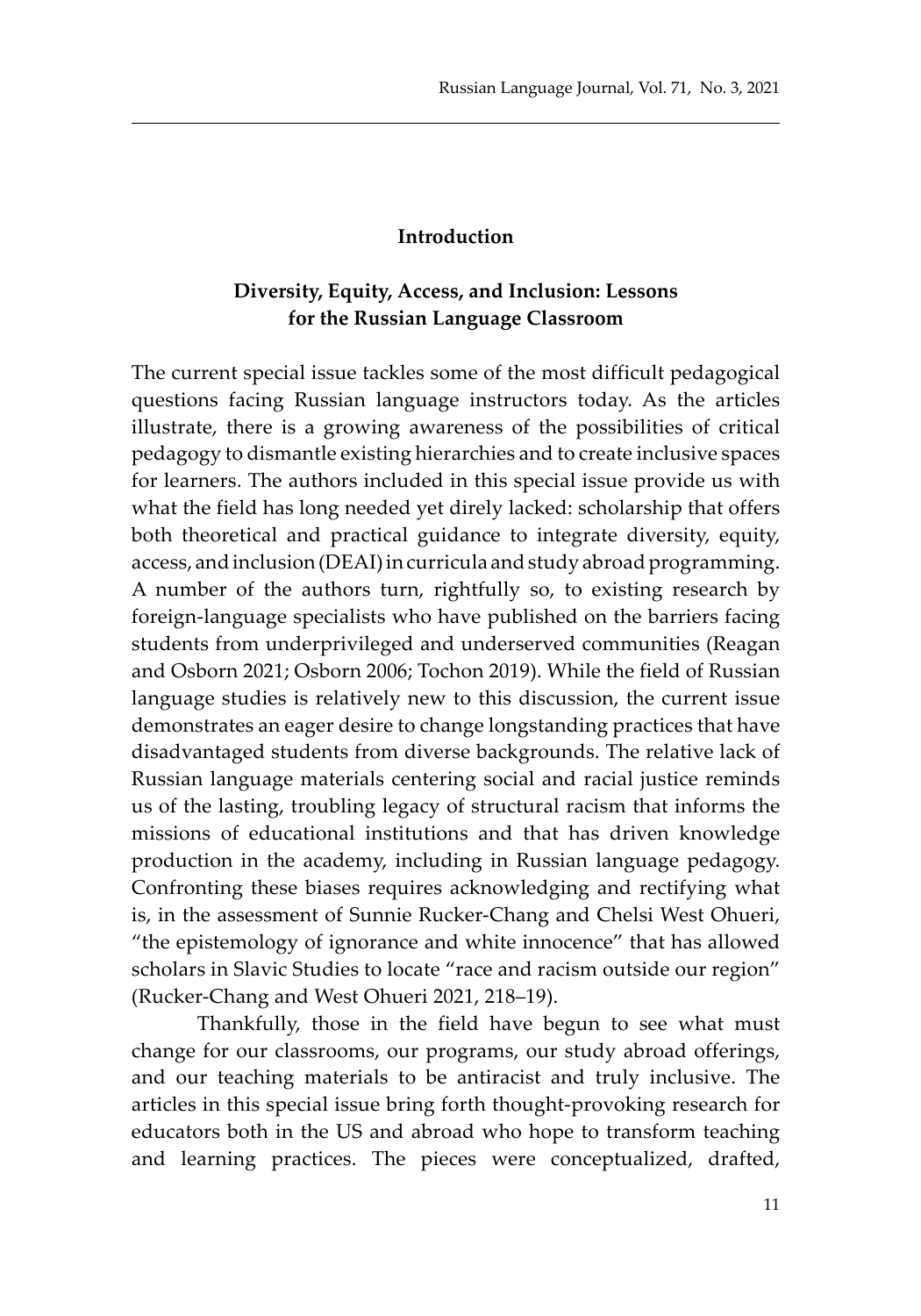written, and edited in the wake of the murder of George Floyd on May 25, 2020, by law enforcement. Floyd's murder, along with the murders of Breonna Taylor and other unarmed people of color, struck home the racial inequalities and ongoing violence experienced by BIPOC communities. ACTR joined with our sister organizations—ASEEES, AATSEEL, and ACTFL—in condemning systemic racism and pledged to make ACTR programs, particularly those abroad, spaces that are safe, inclusive, and equitable (ACTR 2020). A true commitment to these goals requires thorough assessment of past and current practices that, rather than embracing diversity, have prevented BIPOC students from feeling welcomed in the Russian language classroom. As Rachel Stauffer passionately outlines in her recent piece for the ACTR Newsletter, this work will not necessarily be comfortable: "Transforming a field from one that is and has historically been predominantly white will certainly not be easy, fast, or perfect." All the more reason, Stauffer argues, for us as educators to commit to antiracism and to dismantle white supremacy culture (Stauffer 2021, 7). Considering structural barriers is a key component to this work; as Eduardo Bonilla-Silva reminds us, "Whereas for most whites racism is prejudice, for most people of color racism is systemic or institutionalized" (Bonilla-Silva 2017, 8). Nowhere does the institutionalization of racism come across most apparently as in the striking statistics offered by Dianna Murphy and Hadis Ghaedi in their article for this special issue. As Murphy and Ghaedi point out, even as the undergraduate population across the US has grown in racial diversity, the number of students of color graduating with a BA in Russian Language and Literature has remained consistently miniscule.

This special issue begins with Murphy and Ghaedi's findings to demonstrate the current disparities between undergraduate populations across the US and the gender and ethnoracial distribution of students earning degrees in Russian. Most startling are the statistics showing that for the twenty years of the study, minority students, particularly African Americans, have been direly underrepresented among Russian majors. What are we to do as language instructors and program administrators? How can we begin to address the structural racism within our classrooms, institutions, and programs? How can we create inclusive K–16 settings that honor the linguistic, racial, and ethnic diversity of the Russian Federation (RF)? What measures can be taken to center diversity and inclusion in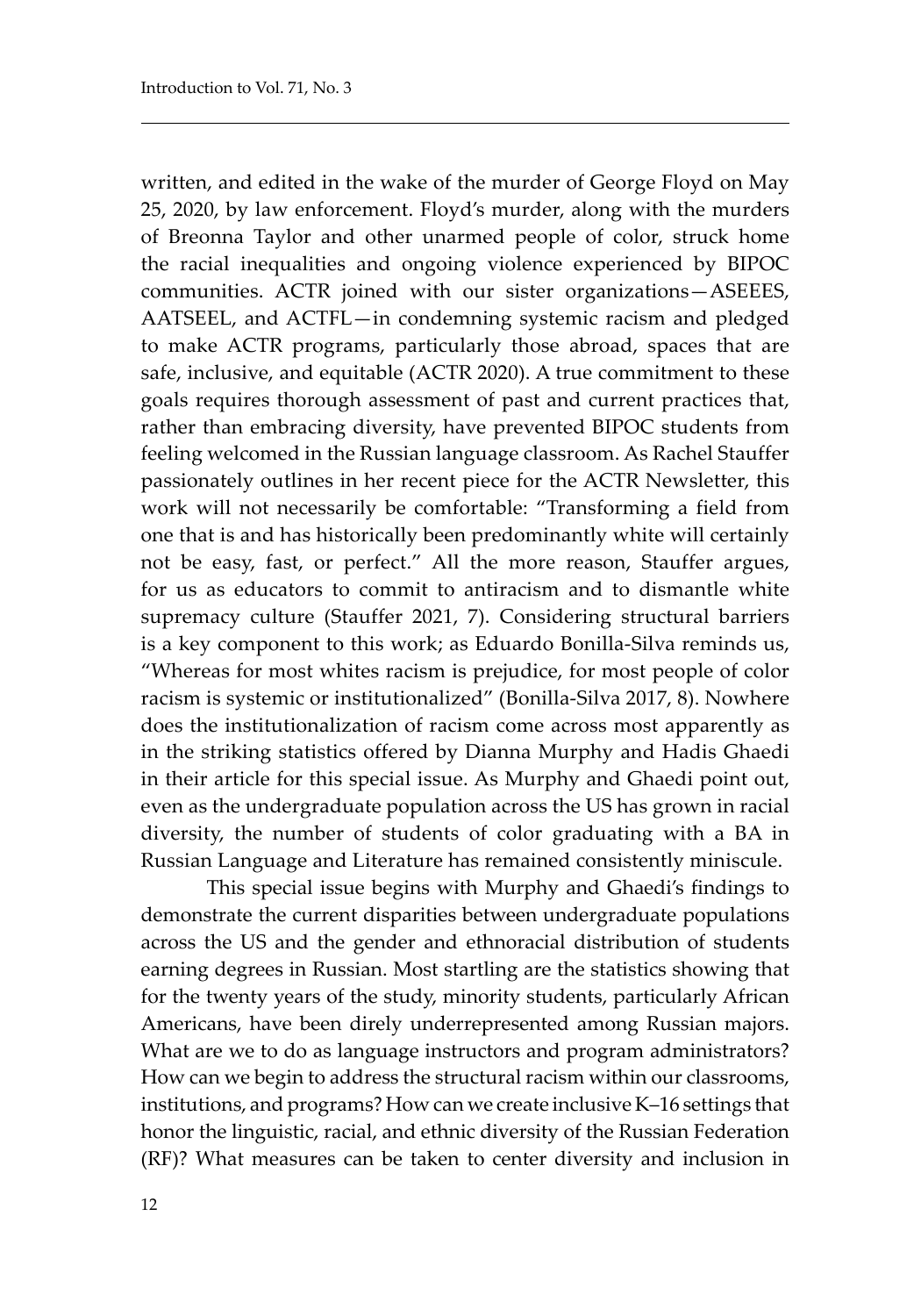the study abroad context? The articles shared in this special issue offer persuasive answers to these questions.

Thomas Jesus Garza argues that placing social justice at the center of one's curriculum allows an instructor to create an intersectional "third space" in the classroom. As Garza's article eloquently shows, the process of decolonizing syllabi requires a shift in positionality and perspective; moving from the theoretical to the practical implementation of ideas, Garza illustrates how to reexamine what we teach and how we teach it. Working in a similar vein, Veronika Trotter and Svitlana Melnyk offer an exciting example of how to integrate critical pedagogies into the upperdivision Russian language classroom. Trotter and Melnyk describe a project-based learning activity in which students research and compose Russian articles on prominent African Americans who traveled to Russia and the former Soviet Union. The project, which has helped create nineteen new Wikipedia articles, provides instructors with an inspiring model for the Russian language classroom.

Transforming postsecondary language instruction not only requires reassessment of how we teach Russian; it also demands we consider the linguistic and cultural diversity of the Russian Federation. An eye-opening forum on the teaching of Indigenous languages of the RF addresses this topic, with authors sharing their teaching and learning experiences in Chukchi, Even, Evenki, Juhuri, Mari, Nivkh, Tuvan, and Yakut (Sakha). As the first published forum in English to examine teaching Indigenous languages of the RF, the pieces make a remarkable contribution to the growing interest in Indigeneity Studies among students and instructors. Moreover, as the authors point out, offering the opportunity to learn the Indigenous languages of the RF—whether independently or as a module in a language class—promotes plurilingual and intercultural competence among students.

The last two articles in this special issue address DEAI initiatives in study abroad and virtual exchanges. In "Implementing Inclusive Secondary Russian Language Programs," the authors provide concrete examples of how the National Security Language Initiative for Youth (NSLI-Y) develops partnerships with local organizations in countries of study to accommodate students, including those from BIPOC communities and those with disabilities. An integrative approach that combines asynchronous readings and resources, assistive technologies,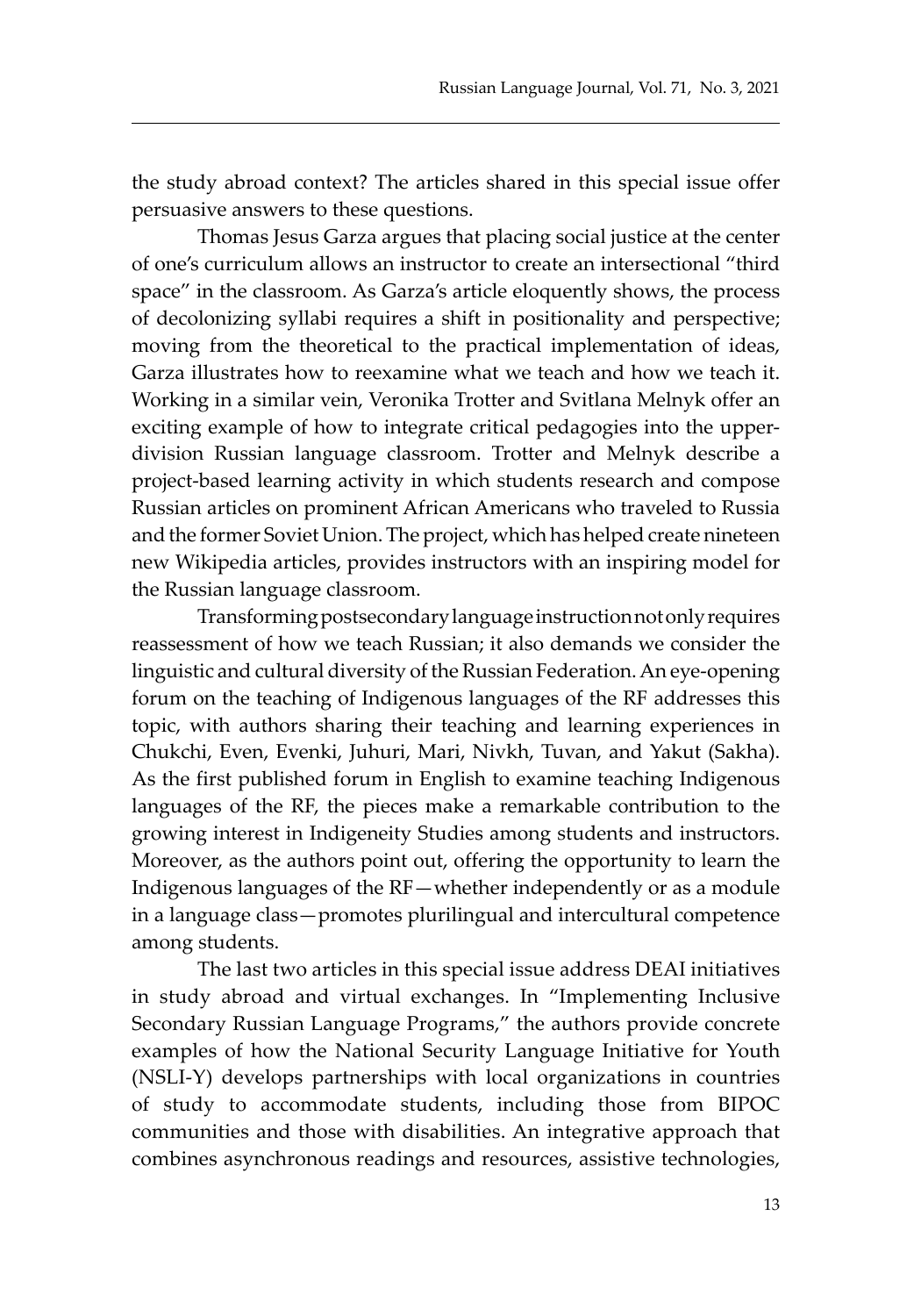student orientations, and staff trainings helps make the NSLI-Y programming equitable and accessible. The final article, written by Jeanette Owen and Nellie Manis, focuses on how to both recruit students from underrepresented populations and strengthen the capacity of host institutions to meet the needs of diverse learners. Owen and Manis show that thanks to sustained engagement and outreach initiatives, the Critical Language Scholarship (CLS) Program has managed to increase diversity among its study abroad participants overall. However, in the case of Russian, the gains in diversity remain lower than in other languages. The CLS Program, as Owen and Manis emphasize, remains dedicated to recruiting applicants from underrepresented institutions like HBCUs and HSIs.

Taken in their entirety, the articles included in this special issue provide a sobering assessment of where we are as a field; by the same measure, the research presented offers hope for instructors, students, and program administrators that equity-minded practices and ongoing efforts to address structural racism are having an impact on how we think about the traditional Russian language curriculum. These efforts are guided by a sincere dedication to social justice and to antiracist teaching practices. Centering students is at the core of this movement. Thus, the articles remind us of the powerful role instructors have in shifting the discourse about language and identity. Joining recent forums in *SEEJ* and *Slavic Review* dedicated to equity in Slavic Studies, this special issue continues an ongoing conversation about the legacy of racism in our field and the means to combat it.

In addition to the articles focusing on DEAI, this issue of *Russian Language Journal* includes two additional articles and an essay translation submitted through our regular review process. In the first of these articles, Mark Elson tackles the topic of the Russian coordinating conjunctions *и* and *а.* He examines both "formal" and "informal" approaches to this topic, with formal treatments invoking the principles and structures of theoretical linguistics and informal treatments relying primarily on translation, which is sometimes accompanied by limited commentary referring to function. In the end, he rejects both treatments in favor of a meaning-based treatment, invoking Jakobson's notion of taxis to explain usage of these conjunctions.

In the second article, Kor Chahine and Uetova examine the French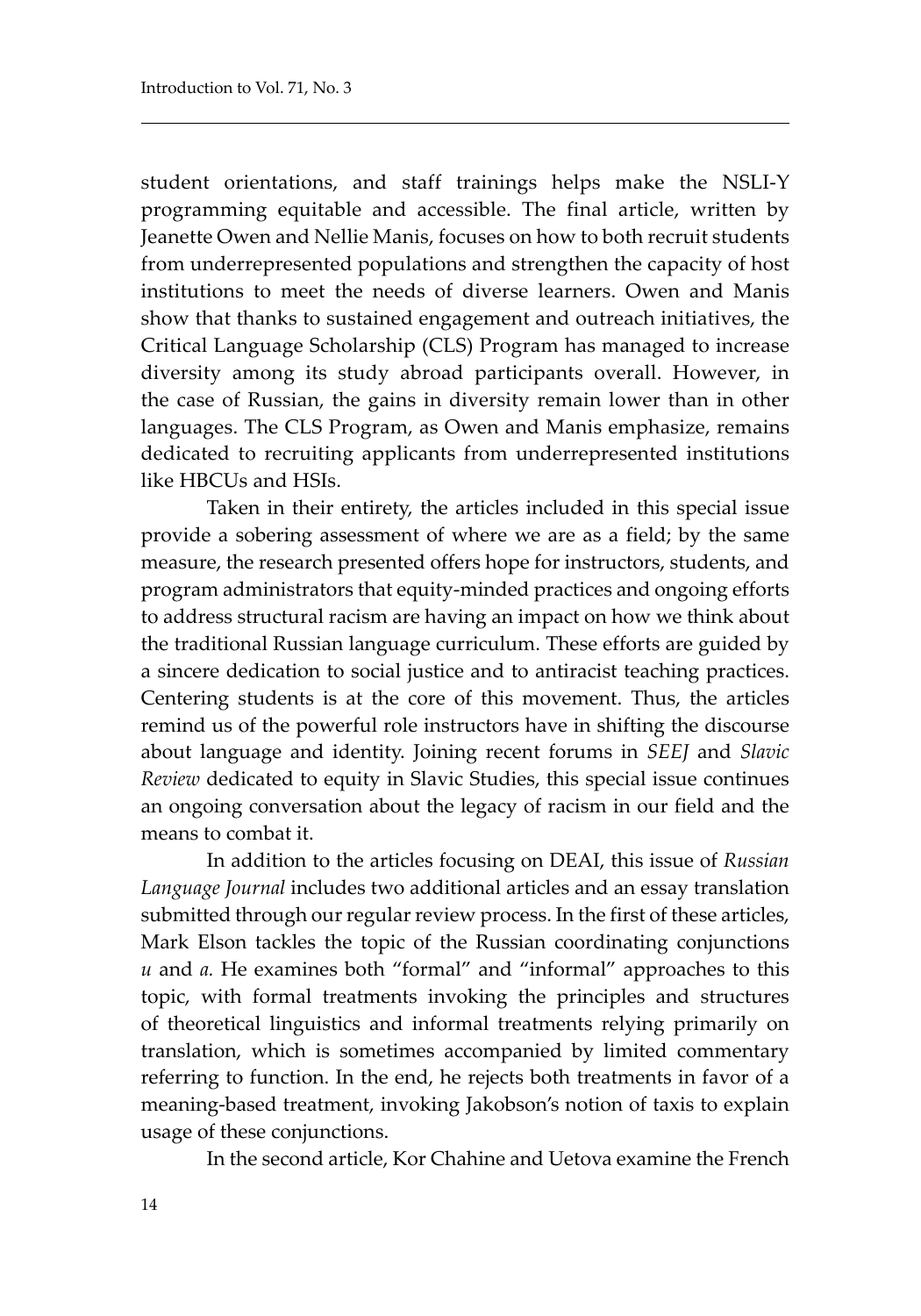L1 subset of the Russian Learner Corpus, comparing the errors of L2 and heritage learners of Russian across all CEFR levels. The authors describe linguistic phenomena found in five linguistic categories (spelling, morphology, syntax, lexicon, and discourse) and conclude that, with the exception of spelling for heritage learners, syntax proves most troublesome for both groups. Of particular interest to those involved in learner corpora is the discussion of automatic error annotation.

In this issue of *RLJ*, we also include a translation of the essay "Широта русской души" by Aleksei D. Shmelev, which was originally published in the volume *Ключевые идеи русской языковой картины мира*. The translation is included as a way of introducing more broadly a vein of Russian scholarship that examines culture through key lexical items. In "Широта русской души," Shmelev treats issues that are key to Russian self-identity and attempts to define many central cultural terms that are particularly difficult to render in other languages.

The publication of these articles would not have been possible without the careful consideration of our peer reviewers, and we thank them for their dedicated efforts. In keeping with the journal's editorial standards, all articles completed a double-blind review before publication. With thanks to the time and energy of our authors and reviewers for their work, we happily share with you this issue of *Russian Language Journal*.

> Colleen Lucey Guest Editor

#### **References**

- American Councils of Teachers of Russian (ACTR). 2020. "Statement from ACTR on Racism and Equity." https://www.actr.org/equity-andracism-letter.html.
- Bonilla-Silva, Eduardo. 2017. *Racism without Racists: Color-Blind Racism and the Persistence of Racial Inequality in the United States*, Second Edition. New York: Rowman & Littlefield Publishers.
- Osborn, Terry A. 2006. *Teaching World Languages for Social Justice: A Sourcebook of Principles and Practices*. New York: Routledge.
- Reagan, Timothy G., and Terry A. Osborn. 2021. *World Language Education as Critical Pedagogy: The Promise of Social Justice*. New York: Routledge.